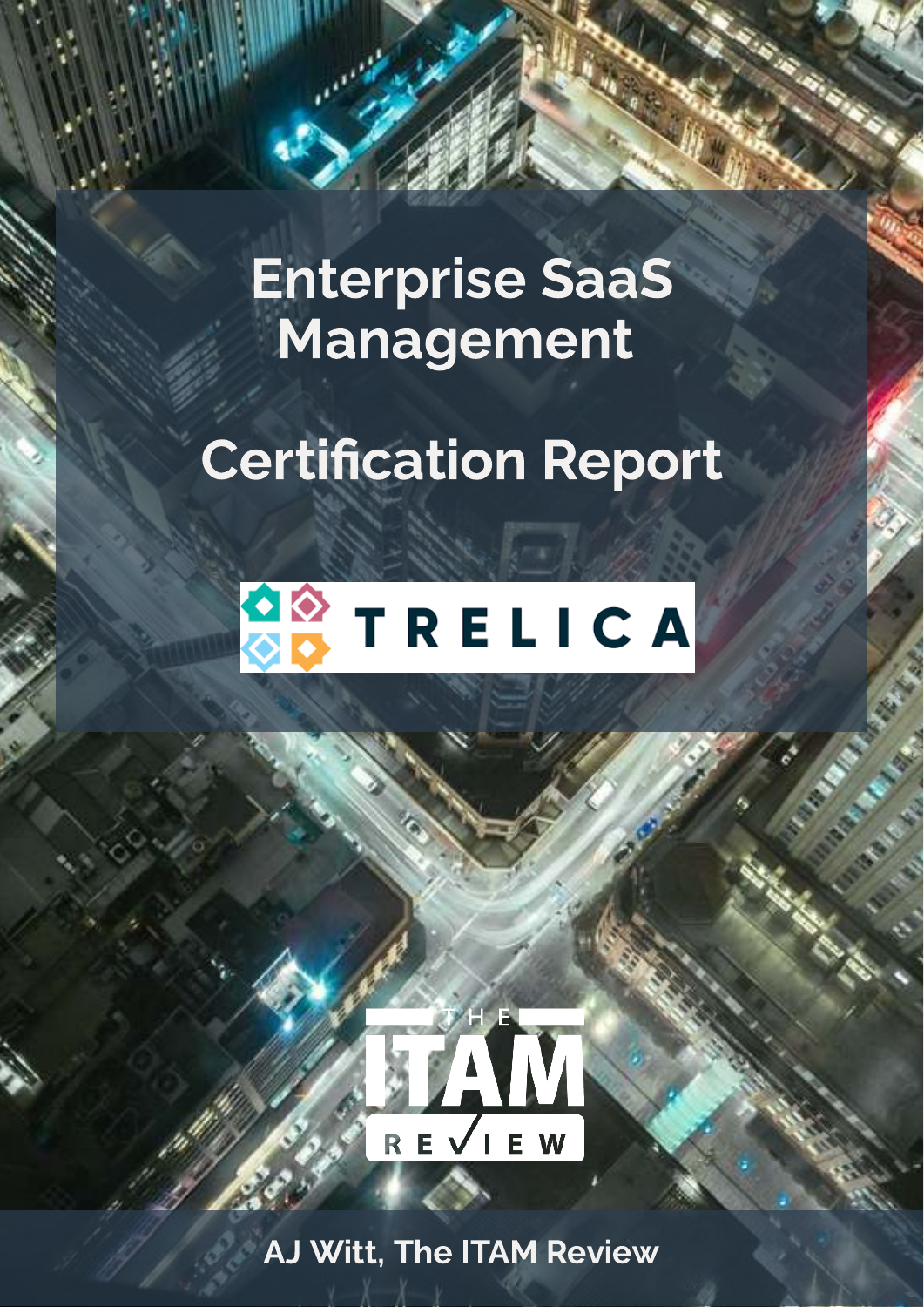## Executive Summary



TheITAM Review certifical continuity met the certification in accordance with our public certification in accor[dance with our](https://www.itassetmanagement.net/marketplace/certifications/saas-management-tool-certification-standard-v2/) public community-sourced . open standard

## Background

MeChae & Debert Stiff They're as beedsustared & . They're co-headquartered in McGhee Robert Sti

of SaaS Management platforms and solutions. Privately held, they focus on discovering, optimising, and securing SaaS usage through automation and integration. Their approach recognises that  $\Pi$  teams no longer directly control – or wish to control – much of their organisation's software spend. To this end, much of their functionality and feature-set is based around acknowledging the difference in their functionality and feature-set is based around acknowledging the dierence in governance approach sanctioned, central lines. Centrally-managed some in superman and what they call "informal IT".

# Analyst Review

[This analyst review](https://www.itassetmanagement.net/wp-content/uploads/2022/03/Trelica-SaaS-Management-Certification-Survey-2022.pdf) is based on the detailed responses provided by Trelica to the<br>certification survey, customer references, and an in-depth demo provided to the outhor The review accesses and provides commentary on Trelies's adherence to the standard in five areas - Discovery & Inventory, Cost Management, Optimisation, the standard in ve areas - Discovery & Inventory, Cost Management, Optimisation, Automation, and Risk Management.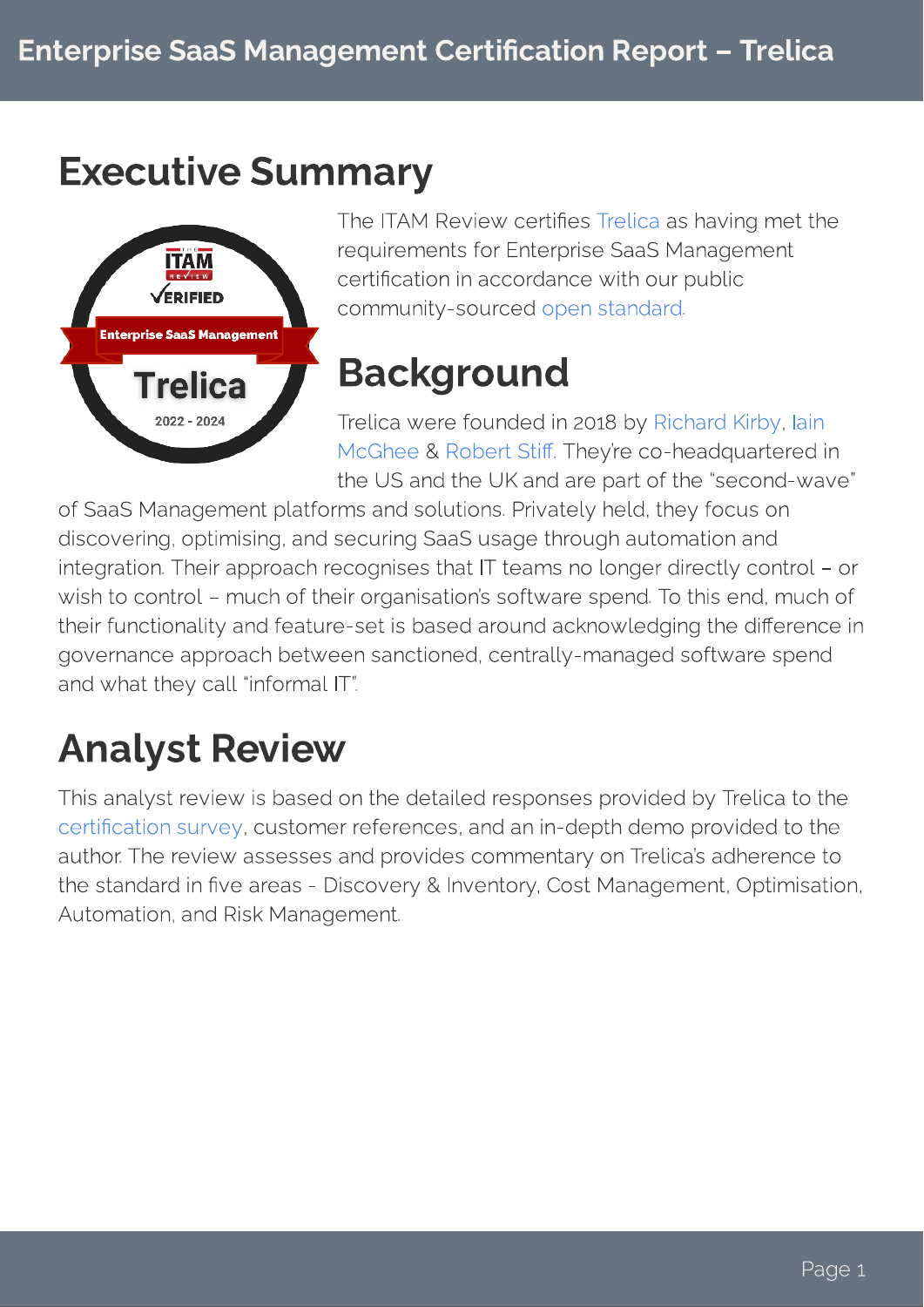#### Enterprise SaaS Management Certification Report - Trelica



### Discovery & Inventory

Trelica discover informal IT – that which isn't procured through central channels – via two primary methods:

- Integration with systems of record such as finance applications and IdP/SSO/OAuth tokens
- Deployment of an optional browser plugin, which detects applications used via web browsers and protocols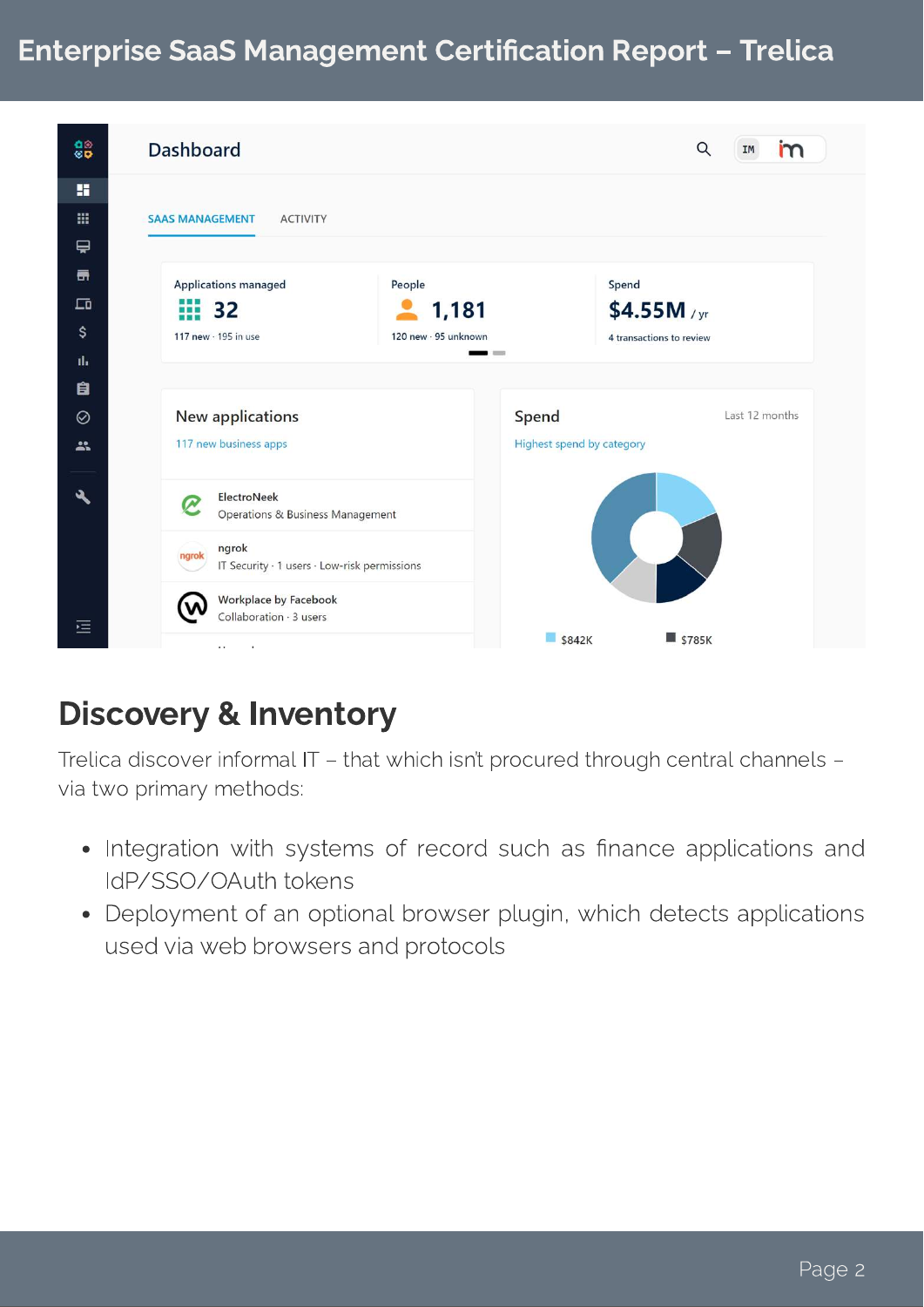Furthermore, for sanctioned IT – those applications usually centrally-procured and<br>known to IT – Trelica provide over 160 direct integrations with SaaS publisher APIs. The ITAM Review recognises API connectivity as the "gold standard" for SaaS inventory and discovery and Trelica have comprehensive coverage here, with more being added based on customer demand. Customer requests for new more being added based on customer demand. Customer requests for new integrations are free of charge and usually implemented within a working week.

Data from the various inventory and discovery methods is normalised via Trelica's proprietary SaaS application library, which contains over 19,000 SaaS apps.

The tool integrates multiple discovery sources into a single view of an application, showing in the application profile page which discovery methods have "seen" that application. For example, an app may have been detected via GSuite/Google Workspace OAuth and the browser extension. This builds confidence and trust in Workspace Or that the browser extension who to have connected and trust in the builds condence and trust in the builds condence and trust in the build section. the data gathered by the tool.

This approach to discovery ensures that Trelica is very strong in discovering<br>shadow IT and particularly free applications. The ability to track OAuth authorisations generated when users acquire free SaaS apps by using the ubiquitous "Login with Google" method is particularly welcome as it gives rapid insight into potentially risky free app usage. OAuth tokens issued via "Login with insight into potentially risky free app usage. OAuth tokens issued via "Login with Microsoft" are also supported.

Trelica's approach to the browser extension is also noteworthy. Rather than silently SaaS app has been detected, thus providing an opportunity to make the user aware of any policies relating to SaaS usage, and potentially "nudging" them to follow the policy. This approach of engaging with the end user rather than trying to block unsanctioned applications further reinforces Trelica's perspective on block unsanctioned applications further reinforces Trelica's perspective on governing informal, unsanctioned SaaS usage.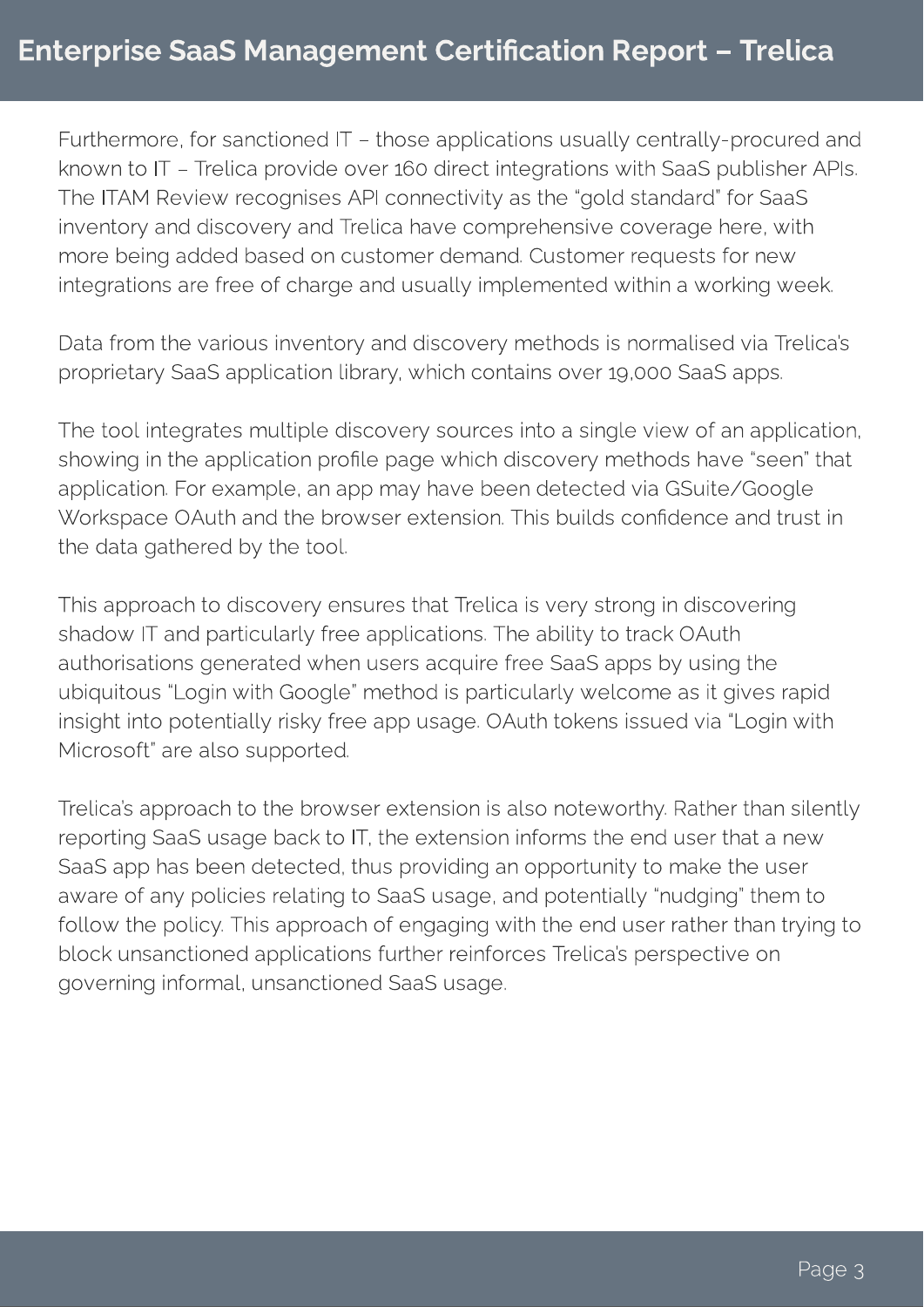#### Cost Management

Cost management remains the primary use case for most SaaS Management applications, and we tend to see most tools offering similar capabilities. Trelica provides a single dashboard for each application showing unit costs, number of licenses, total spend, and wastage based on utilisation. This dashboard generates a potential savings per year based on the unit cost and utilisation.

| <b>LICENSES</b> | <b>CONTRACTS</b>                                            |                                |                              |                   |  |
|-----------------|-------------------------------------------------------------|--------------------------------|------------------------------|-------------------|--|
| Search          |                                                             | $\alpha$                       |                              | ≡ Active licenses |  |
| Status $\vee$   | Renewal date v<br>More filters                              | 23 licenses · USD 5.01M / year |                              |                   |  |
| License         |                                                             | Cost / yr                      | <b>Utilization</b>           |                   |  |
| ge.             | Figma - Organization<br>1 Feb 2021 - 1 Feb 2022             | USD 143,640                    | 260 (162 unused) · 6 spare   |                   |  |
| $\boxed{D}$     | DocuSign eSignature - Business P<br>5 Jan 2021 - 5 Jan 2024 | USD 226,980                    | 340 (273 unused) - 49 over   |                   |  |
| D               | DocuSign eSignature - Standard<br>5 Jan 2021 - 5 Jan 2024   | USD 162,000                    | 295 (231 unused) - 5 spare   |                   |  |
| 60              | Asana - Premium<br>28 Jan 2021 - 28 Jan 2022                | USD 214,977                    | 1341 (310 unused) · 13 over  |                   |  |
| $[+]$           | Zoom - Business                                             | USD 189,516                    | 658 (156 unused) · 142 spare |                   |  |
| -9.<br>72       | Slack - Enterprise Select<br>Rolling                        | USD 324,000                    | 1341 (298 unused) · 9 spare  |                   |  |
| box             | <b>Box - Business</b><br>5 Oct 2020 - 5 Oct 2021            | USD 325,200                    | 1341 (307 unused) · 14 spare |                   |  |

The tool utilises machine learning to OCR purchase orders down to the individual line-item level. Typically, Trelica find that customers will use multiple systems of record to gather entitlement and cost data. For example, financial transaction data may come from accounting or expense management systems such as NetSuite or Expensify, whereas entitlements, contracts, and other commercial aspects may be sourced from systems such as Coupa, or extracted from purchase orders or order forms via machine learning.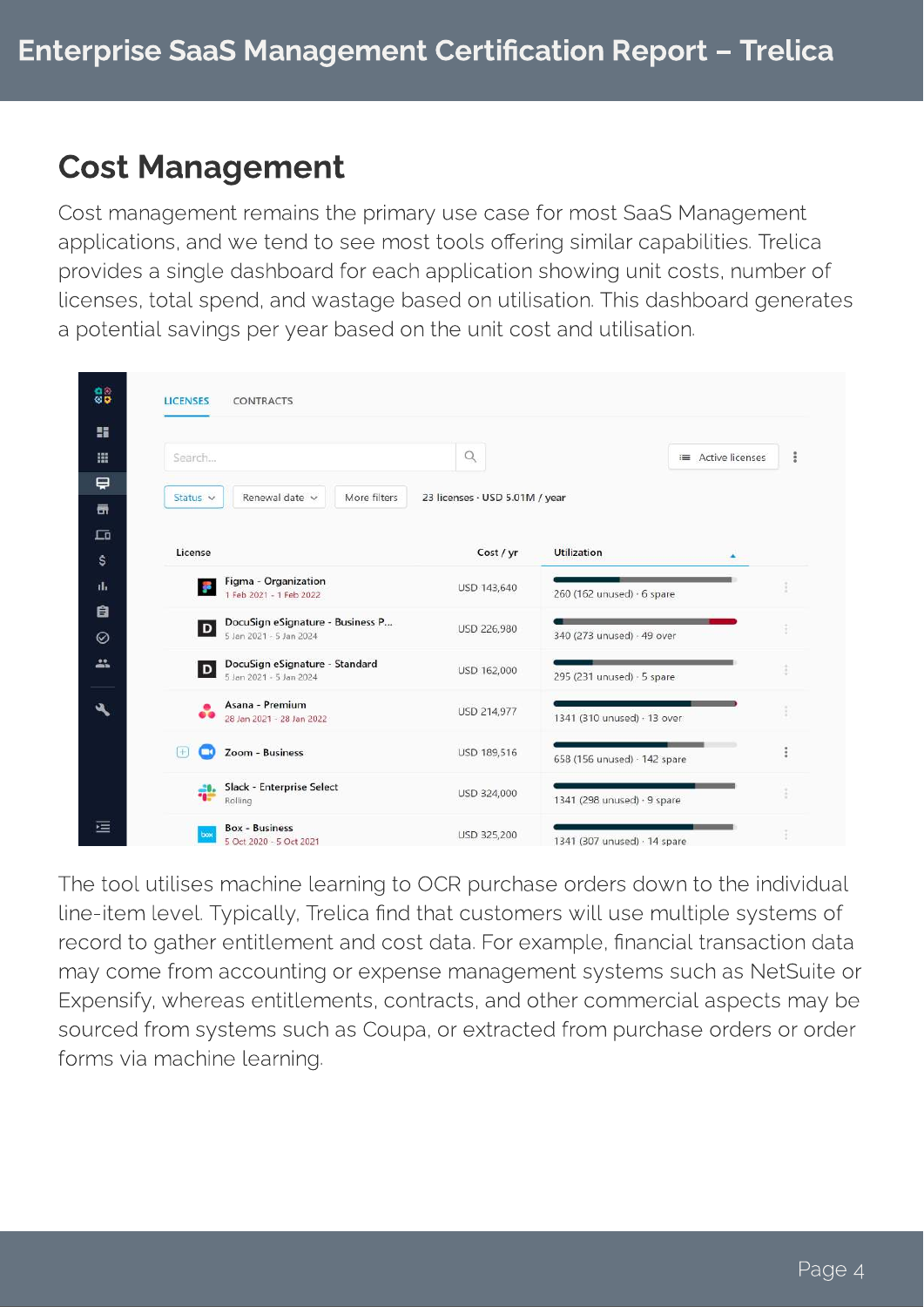Application dashboards provide a one stop shop for SaaS managers to carry out common cost management tasks. For example, for certain apps, it's possible to drill down into usage based on feature usage (e.g. number of Zoom Pro meetings that user has hosted, or sales opportunities created in CRM tools) and more standard metrics such as date of last use. If permitted by the app's API, it's even standard metrics such as date of last use the components and joint upper any its event. possible to deprovision users right from within the tool.

## **Optimisation**

Trelica supports common optimisation requirements such as application and diagrams where overlapping usage is occurring - enabling administrators to quickly identify users who have more than one application providing the same or similar capabilities. There is also a searchable, end-user accessible application similar capabilities. There is also a searchable, end-user accessible application catalogue which Trelica refer to as the App Hub.

| $\frac{1}{60}$                                  | <b>Engineering needs access</b><br>B<br>Provisioned manually |  |
|-------------------------------------------------|--------------------------------------------------------------|--|
| 腊                                               |                                                              |  |
| 88                                              | $\times$<br><b>Accreditations</b><br>Compare apps            |  |
| $\rightleftharpoons$                            | <b>Privacy Shield</b>                                        |  |
| 唇                                               | Lucidchart<br>E<br>Privacy Shield                            |  |
| $\Box$                                          | Framework<br>Miro<br>V                                       |  |
| \$                                              | Source: Trelica library<br>Whimsical<br>$\bigvee$            |  |
| d.                                              |                                                              |  |
| 自                                               |                                                              |  |
| $\odot$                                         | <b>Similar apps</b>                                          |  |
| $\mathop{\mathrm{min}}\limits_{m\in\mathbb{N}}$ |                                                              |  |
| $\partial_{\mathbf{q},\mathbf{r}}$              | Application                                                  |  |
|                                                 | $\overline{a}$<br>diagrams.net<br>Lucidchart<br>Whimsical    |  |
|                                                 | Whimsical<br>◈                                               |  |
|                                                 | Miro<br>$\mathbf m$                                          |  |
|                                                 |                                                              |  |
| $\equiv$                                        |                                                              |  |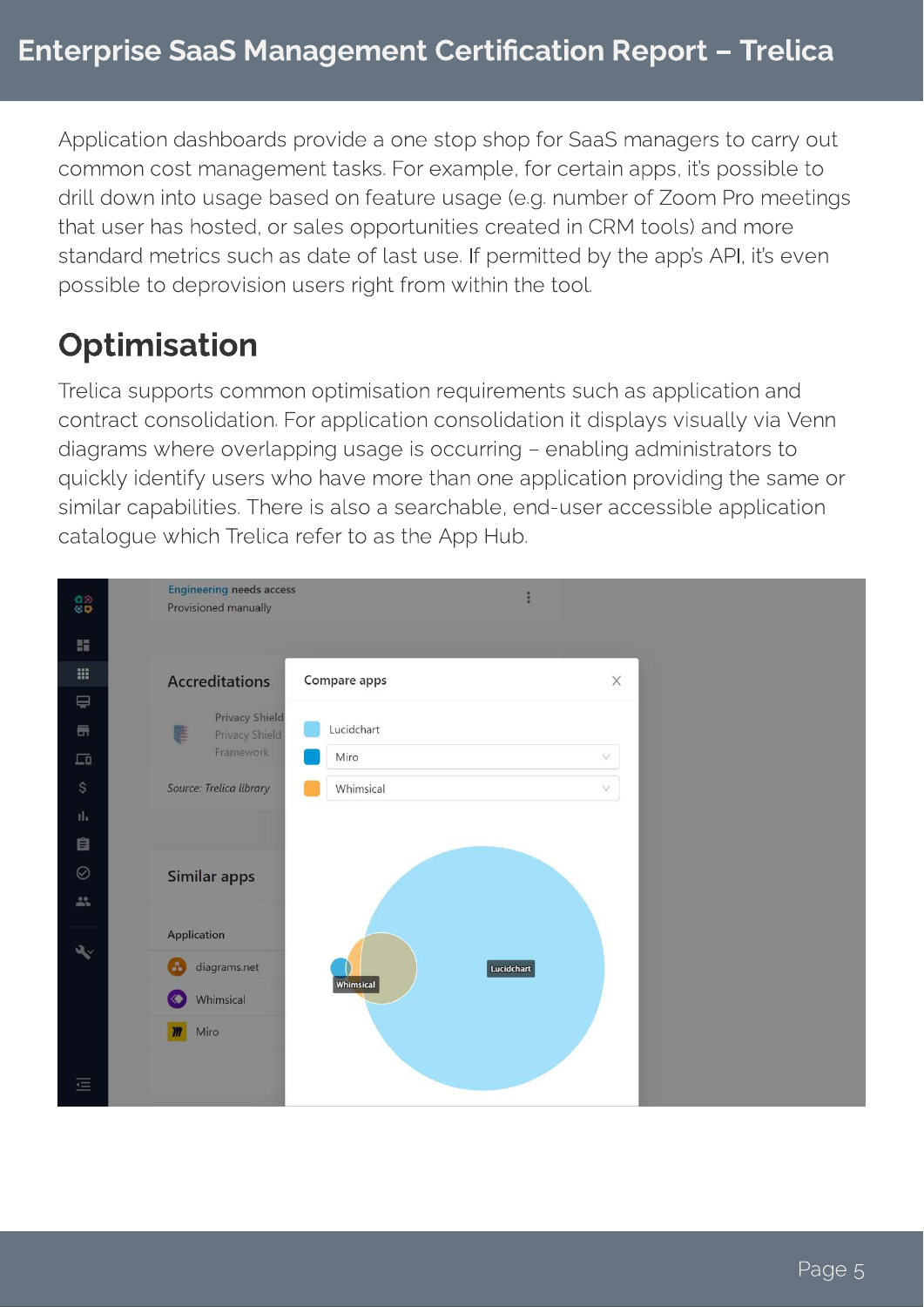App Hub enables users to track down existing tools by capability and potentially cuts down on unnecessary duplication and overlaps. It clearly indicates which tools are sanctioned/approved, thereby nudging users to select existing apps. rather than bringing a new one into the estate. This matches our view that users aren't actively going out to subvert established IT processes but rather simply are the training going out to subvert established in processes but rather simply don't have the knowledge, without a tool like Trelica, to discover exactly what is in use already.

App Hub provides users with a simple process to request access to an application<br>and to optionally gain approval from an application owner or their line manager. This request process integrates with commonly used ticketing systems such as Jira, ServiceNow & Freshdesk. Additionally, Trelica can be configured to automatically deliver a standard set of apps to a given role - for example, provide all developers with access to GitHub. all developers with access to GitHub.

### Automation

Trelica has a comprehensive "no-code" workflow engine which includes several<br>templates for common use cases - for example automatically deprovisioning users. The workflow integrates with systems including email and Slack for notifications, with Teams being added in Q2 2022. The no-code approach is highly visual, giving non-technical users the confidence to build potentially complex visual, giving non-technical users the condence to build potentially complex

| Workflows > New starter<br>$\ddagger$<br><b>Aaron Hamilton</b>          | Delay                              | $\boldsymbol{<}$ |
|-------------------------------------------------------------------------|------------------------------------|------------------|
| Person Status is "New"<br>$\frac{1}{2}$<br>Renige 13/01/2022, 10:42:26. | Waited until 13 Jan 2022, 10:42:36 |                  |
| 8<br>7 days prior to Person start date                                  | Activity<br>IM<br>Add Invitage     | ŵ                |
| Provision Google Workspace user<br>G                                    |                                    |                  |
| Start provisioning checklist                                            | Step details                       | s                |
| No actions were created                                                 |                                    |                  |
| Wait for provisioning checklist to be<br>$\mathcal{T}_c$<br>completed   |                                    |                  |
| Then (0)<br>Timeput (0)                                                 |                                    |                  |
| To Person's line manager                                                |                                    |                  |

be familiar to end user computing teams.

Trelica provides a comprehensive<br>onboarding and offboarding system which supports user profiling. So, for example, it's possible to automatically deploy a standard set of applications - or send tickets to a ticketing system for manual deployments - based on which department a user is in. Furthermore, it's possible to automate. deployment of apps standard to deployment of apps standard to every user – a "gold build" which will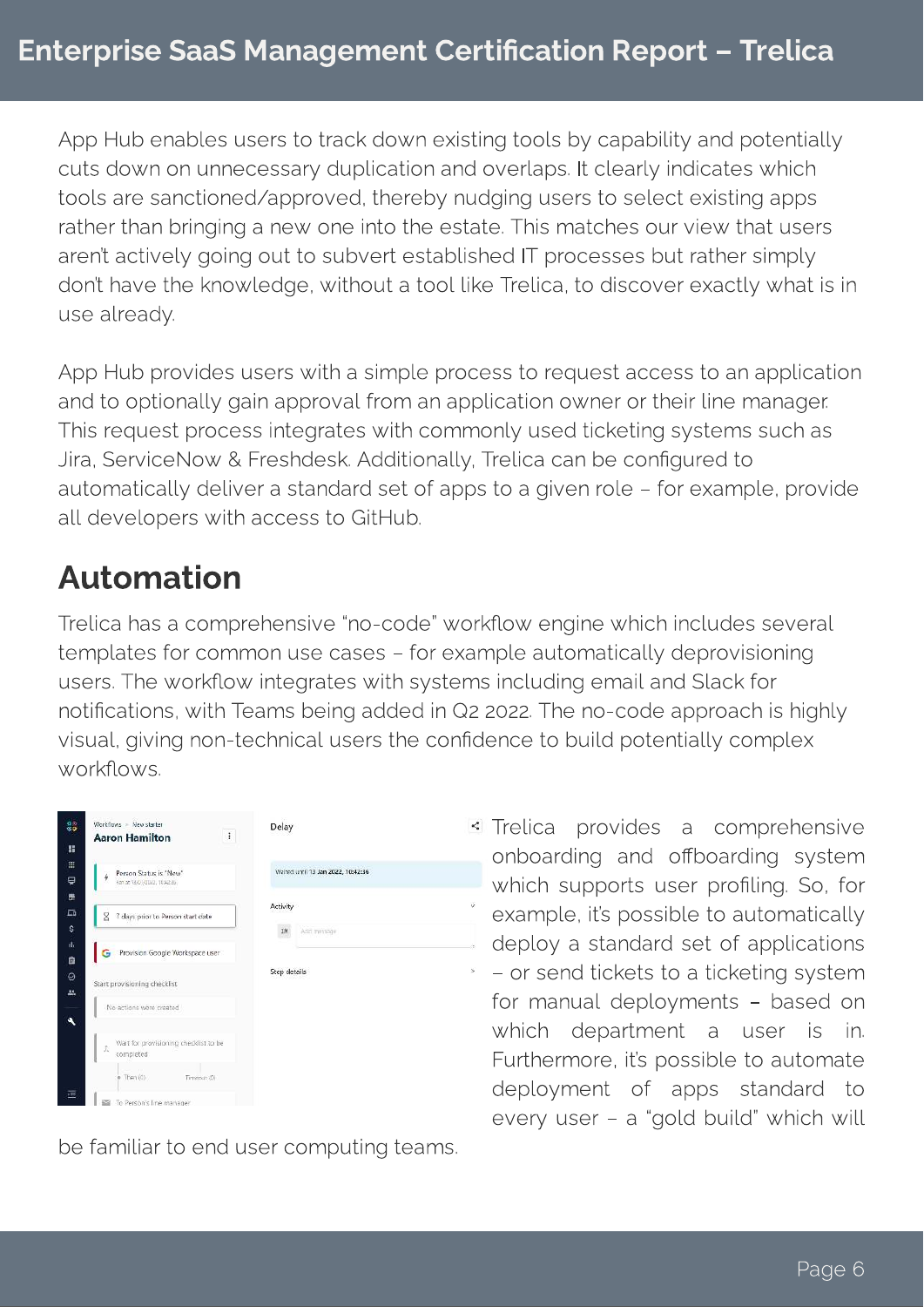#### Risk Management

For apps where OAuth tokens have been requested it's possible to evaluate the access risk associated with that application. For example, an app granted edit/delete rights to a Gmail account is riskier than one with read-only access to just the calendar. For OAuth tokens issued via Google accounts it's possible for an administrator to centrally revoke tokens and block the application. Optionally, administrator to centrally revolutions and block to the application. Operating, notications can be sent to the user prior to doing this.

Trelica also tracks data breaches and other information useful to security teams on useful for SOC2 and Sarbanes-Oxley compliance reporting. The Access Matrix feature provides a compliance check for processes such as identifying who retain access after leaving, or who have access to a system that isn't part of the standard access after deaving, or who have access to a system that isn't part of the standard set of apps for their role.

Finally, Trelica enables administrators to interact directly with SaaS users via a surveys to interact with early adopters of SaaS apps discovered by the inventory and discovery functionality. Assessment surveys can be used to determine almost anything about why the user has selected the application. For example, the survey can ask the user why they selected the application, nudge them towards a similar can there were why they selected the uppercuring them towards a similar app that's already in the App Hub, or start the onboarding process for the new the new application.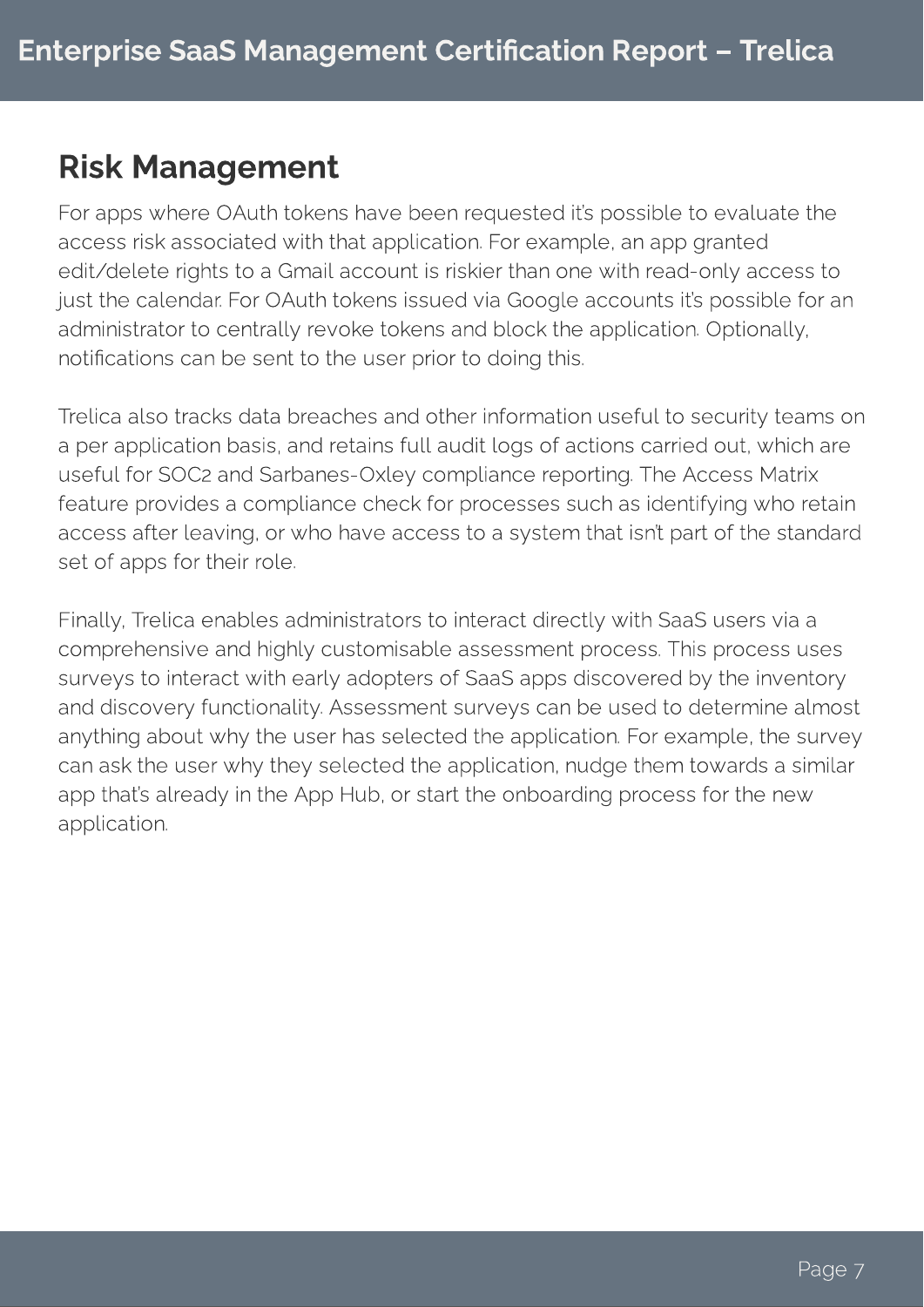## Review Summary

Trelica have provided a comprehensive tool suitable for enterprise-scale SaaS well-rounded set of capabilities which match and, in some cases, exceed the we consider set of capabilities which match match and, in some cases, except and capabilities of the market leaders.

Two highlights stand out. The automation and workflow engine is easy to use, even for non-technical users, and extensible and powerful. It goes beyond automating onboarding and offboarding, enabling the second highlight - classand only constantly and observed anglic the second highlight - classleading user engagement capabilities.

Trelica's philosophy is that users and departments are well placed to make their framework and strategic direction. It's therefore important to facilitate this IT  $\angle$ business user partnership, empowering users to make balanced technology choices whilst still enabling IT to set governance standards. The ability to "nudge" users to do the right thing by combining comprehensive discovery with a powerful notification engine achieves this. These highlights are backed with full compliance with the Enterprise SaaS Management certification standard, meaning that Trelica can perform all the essential tasks organisations require: comprehensive normalised discovery and inventory, renewals management, and cost and risk normalised discovery and inventory, renewals management, and cost and risk optimisation

# Customer References

Trelica provided two customer references for this certification. These were interviewed independently by an ITAM Review analyst. The ITAM Review welcomes further references and reviews for Trelica. If you wish to contribute, welcomes further references and references and reviews  $f$  is a metal to contribute. please submit your review on . The ITAM Review Marketplace  $\mathbb{R}$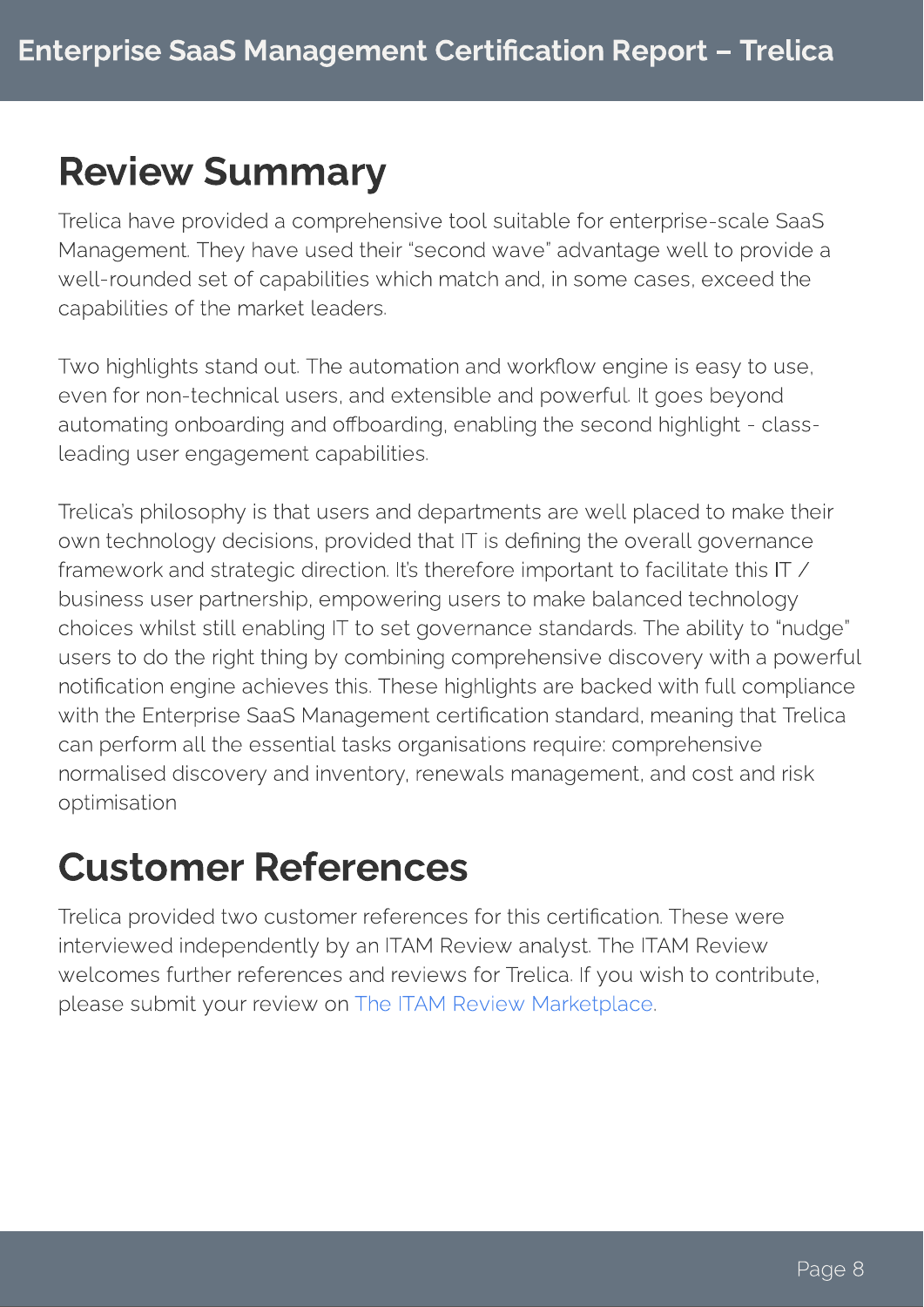#### Customer Reference 1: APAC eCommerce platform provider

This customer operates a diversified eCommerce platform across the Asia-Pacific region. Trelica was selected in a competitive bid process ahead of two other tools. The reference noted that it was Trelica's flexibility in meeting their needs which was key in winning the contract.

Day to day the reference primarily uses Trelica for cost management. Culturally, the organisation empowers end users and departments to select their own SaaS solutions and Trelica is key in managing this behaviour. For example, the early view of applications entering the organisation enables the SaaS Management team to engage with stakeholders to ensure new applications are onboarded into the managed or sanctioned SaaS stack. The renewals calendar functionality helps IT & Procurement work together to negotiate contract renewals, because of the trustworthy usage data provided by the tool.

Trelica is used with other stakeholders including Security, Finance, and Procurement. Trelica's ability to set a security status for each application enables the reference to categorise applications according to risk. Whilst this isn't directly integrated, largely due to those teams wishing to use existing tools, Trelica provides near-instant discovery of applications entering the organisation, which helps all stakeholders address their application governance needs.

The reference states that Trelica are very responsive to meeting their needs and provide them with a direct link to developers to discuss potential new features.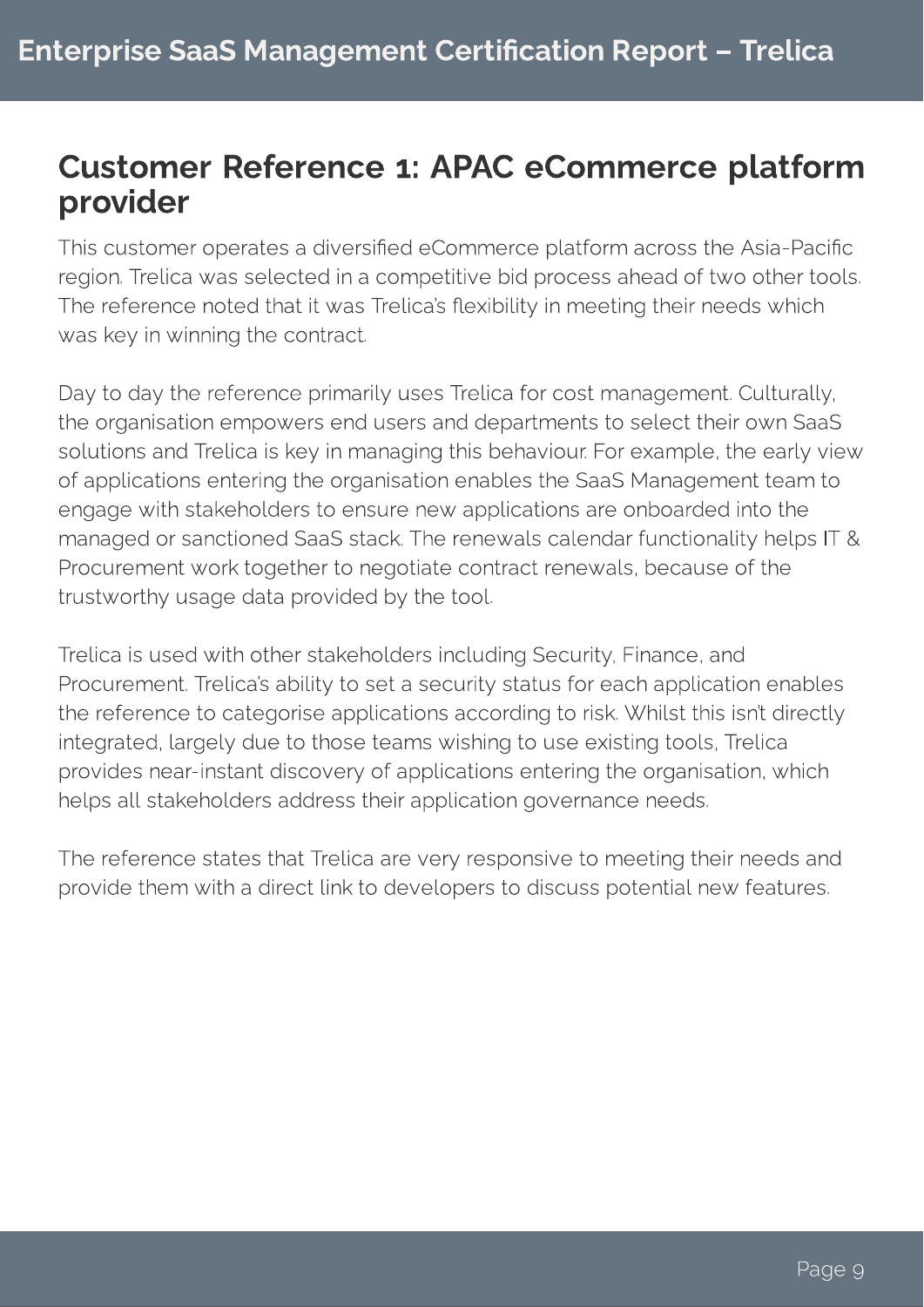#### Customer Reference 2: Global Software enterprise

This reference operates globally as an NYSE-listed organisation with around 3,000 employees. As a highly distributed organisation operating solely in the cloud (no on-premise software) they needed a tool to help manage their software stack, optimise costs, and reduce risk. optimise costs, and reduce risk.

Whilst now a large organisation they still retain a startup mindset, empowering all users to make their own technology decisions. Trelica has proved vital in fostering that culture whilst still providing the governance a public company requires. For example, Trelica's discovery enables them to determine whether an application example, Trelica's discovery enables them to determine whether an application meets their minimum security standards around single sign on.

The reference also makes use of the automation workflows for provisioning and<br>deprovisioning subscriptions. These workflows enable effective cost management whilst still providing a responsive service to end users. Via the App Hub users are able to request software to be provisioned and also to find out the tools in use able to request some to be provisioned and also to meet the top the top the to elsewhere in their highly distributed organisation.

In addition to the comprehensive technical capabilities Trelica offers the reference<br>was also very pleased with the approach to customer service and success. Trelica actively worked with the reference to develop new features and enhance existing. ones to meet their needs